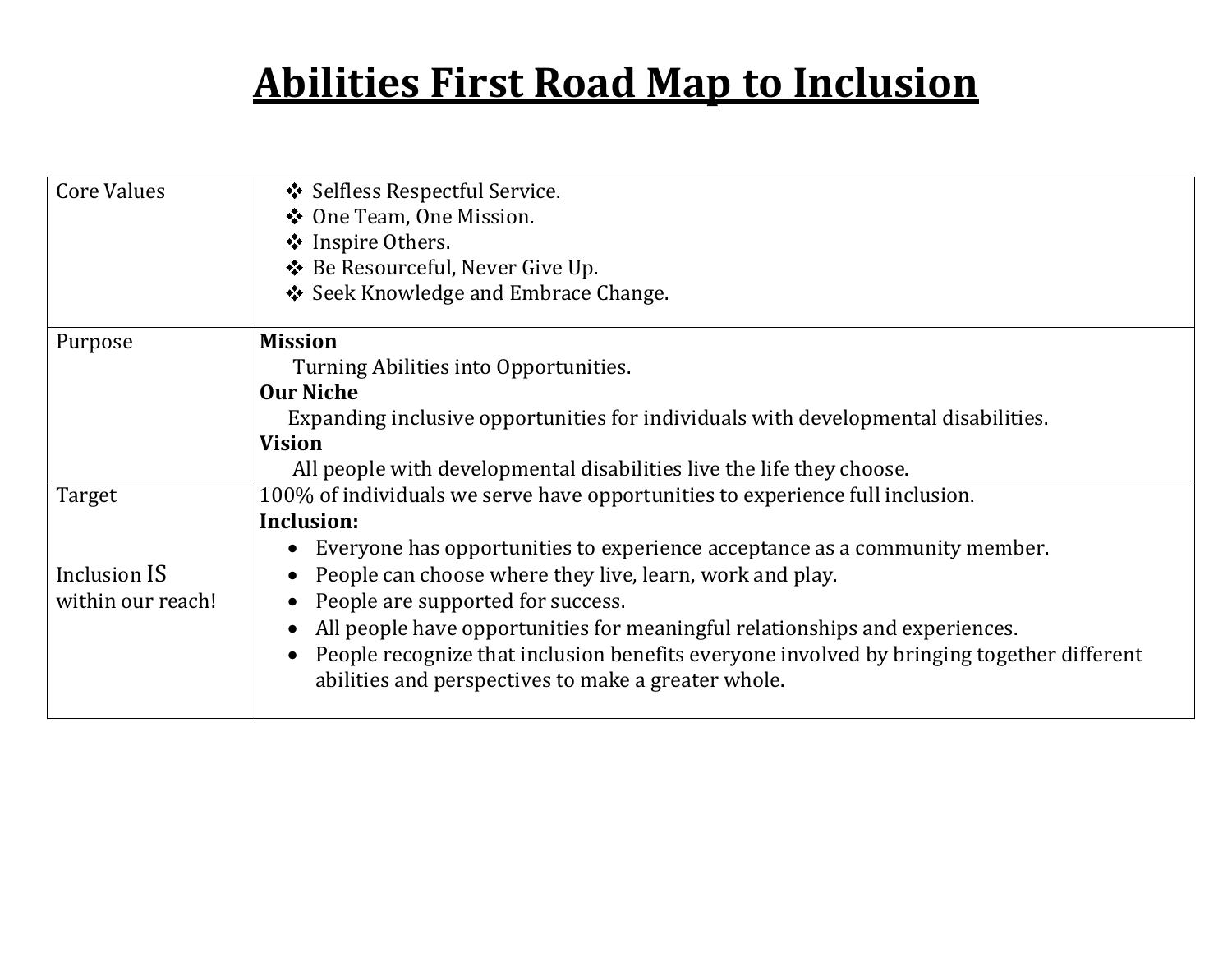| <b>Public Awareness</b> | <b>Target Audience:</b>                                                                   |
|-------------------------|-------------------------------------------------------------------------------------------|
| Strategy--(How we       | • People who could benefit from Abilities First.                                          |
| make sure               | • Network for referrals.                                                                  |
| everyone gets the       | • People, organizations and businesses that embrace inclusion.                            |
| message)                | Community.<br>$\bullet$                                                                   |
| (Marketing)             |                                                                                           |
| Machine)                | <u>How We INSPIRE (stand out in the crowd):</u>                                           |
|                         | 1. We are committed to creating and implementing innovative opportunities so that 100% of |
|                         | individuals we serve have the opportunity to experience inclusion.                        |
| It starts with us!      | 2. We show our community that inclusion is a way of life which benefits everyone.         |
|                         | <b>The Abilities First Difference</b>                                                     |
|                         | 1. We are a leader in advancing inclusion with persons with developmental disabilities.   |
|                         |                                                                                           |
|                         | 2. We track unmet needs and provide creative solutions.                                   |
|                         |                                                                                           |
|                         | Guarantee                                                                                 |
|                         | We recognize abilities first.                                                             |